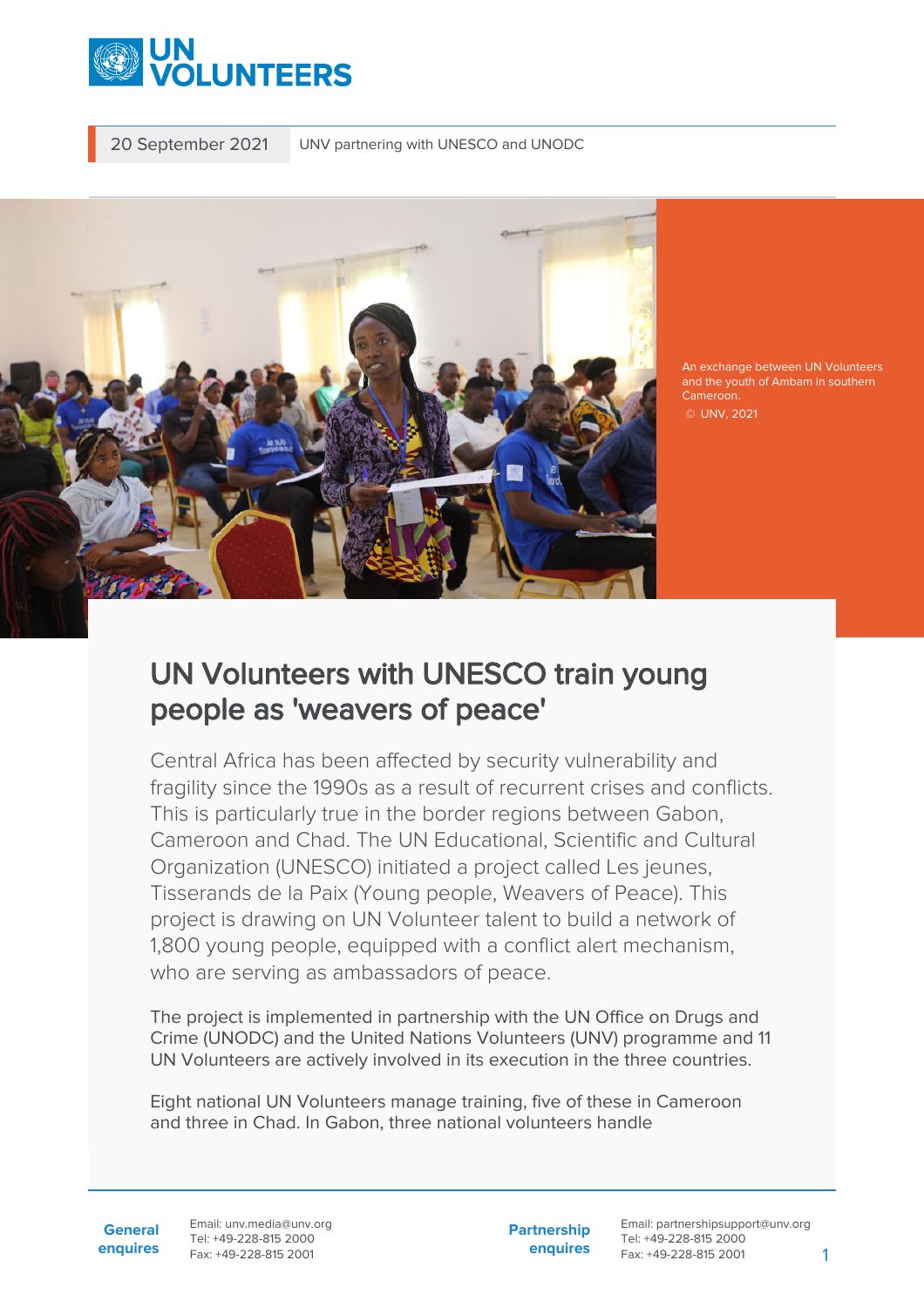

communications, information technology and monitoring and evaluation.

**I** am very proud of our young UN Volunteer colleagues for the enthusiasm and professionalism they display in exercising their duties. We are mentors to build peace in the minds of women and men; they quickly grasp the issues and have already been co-leading some initiatives. -- Mrs Yvonne Matuturu, Programme Specialist Head of Sector, Coordinator of the Human and Social Sciences Programme in Central Africa and in charge of the project



UN Volunteers Patrick Awona, Abossolo Elsa and Winesgwa Adèle, serving in Maroua, Cameroon. ©UNV, 2021

**General enquires** Email: unv.media@unv.org Tel: +49-228-815 2000 Fax: +49-228-815 2001

**Partnership enquires**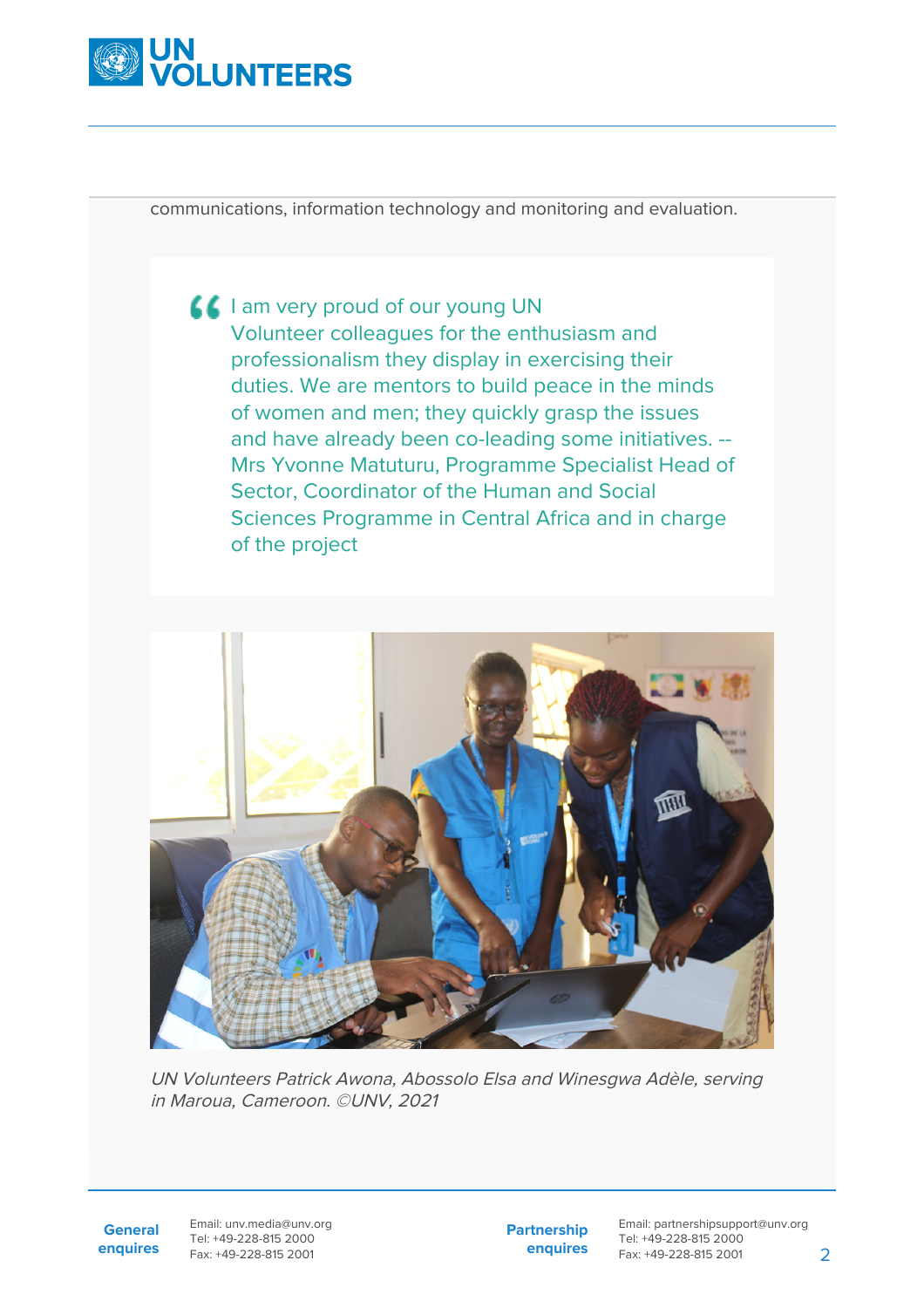

In Cameroon, the project operates in the South, North, and Far North regions. UN Volunteers have already conducted scoping missions, in collaboration with the Ministry of Youth Affairs and Civic Education, to introduce the project to local authorities and beneficiaries.

KK We mobilized youth associations in localities and mapped out more than 198 existing youth organizations. We also identified seven functional community radio stations with which we could collaborate in awareness campaigns. --Patrick Awona, UN Volunteer Training Officer with UNESCO, Cameroon

In addition, the project works on community resilience through the socioeconomic empowerment of vulnerable populations, such as youth and women. Thus, the volunteers will also accompany 160 young people with social enterprise projects.

**CC** Through this project, we will be training youth on social entrepreneurship so as to help them develop income-generating activities and have a decent life. There is no peace without economic empowerment. It's a laudable initiative worth encouraging. I am ready to give my best to see the flag of UNESCO and UNV soar to greater heights. -- Marie Noel Verwiyi, UN Volunteer Training Officer with UNESCO, Cameroon

The UN Volunteers conduct the same activities in Gabon and Chad. They created a WhatsApp group to coordinate better among themselves and to

**General**

**enquires** Fax: +49-228-815 2001 Email: unv.media@unv.org Tel: +49-228-815 2000

**Partnership enquires**